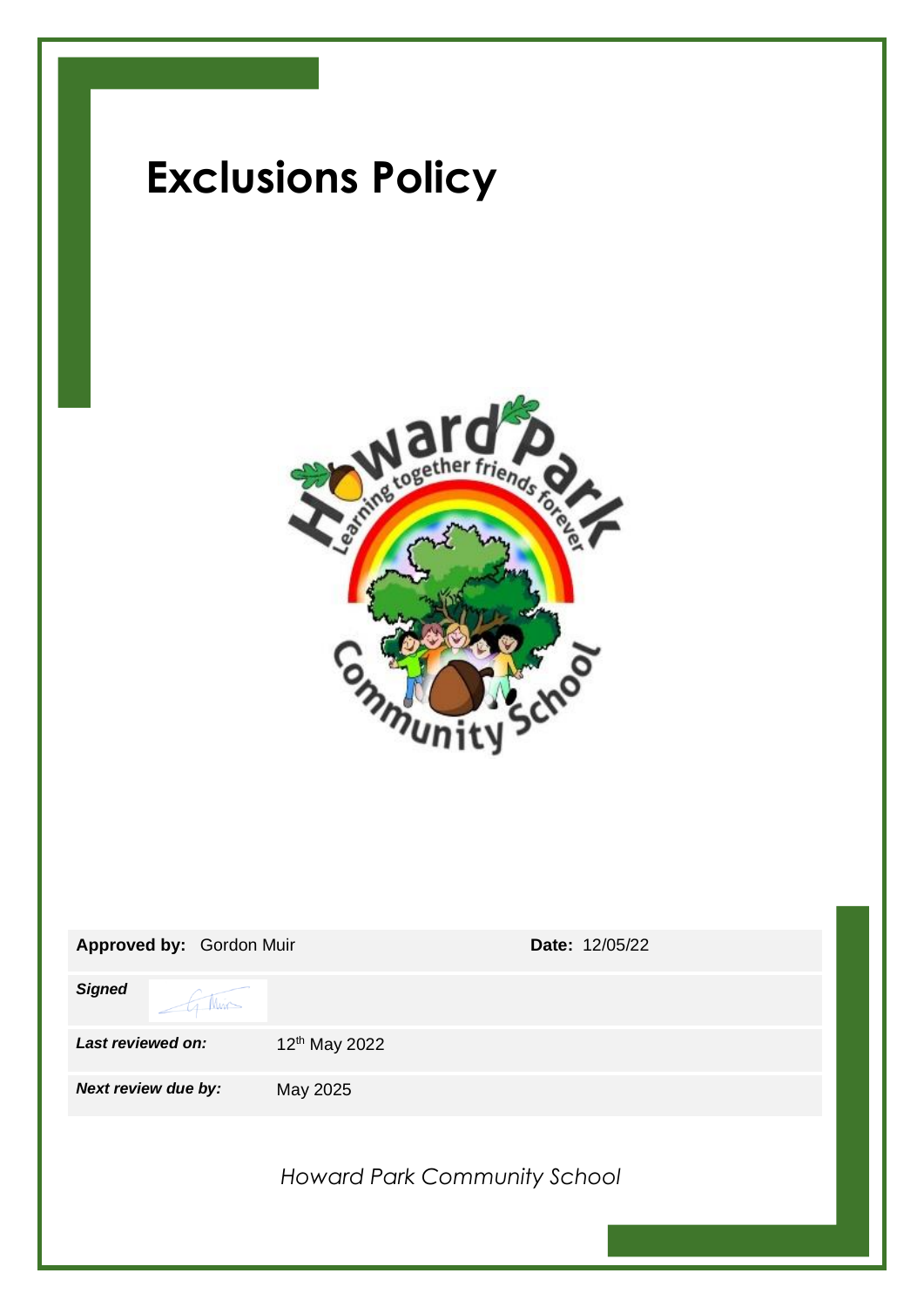# **Contents**

| <b>Table of Contents</b><br>$\mathcal{L}^{\text{max}}_{\text{max}}$ and $\mathcal{L}^{\text{max}}_{\text{max}}$ and $\mathcal{L}^{\text{max}}_{\text{max}}$ |  |
|-------------------------------------------------------------------------------------------------------------------------------------------------------------|--|
|                                                                                                                                                             |  |
|                                                                                                                                                             |  |
|                                                                                                                                                             |  |
|                                                                                                                                                             |  |
|                                                                                                                                                             |  |
|                                                                                                                                                             |  |
|                                                                                                                                                             |  |
|                                                                                                                                                             |  |
|                                                                                                                                                             |  |
|                                                                                                                                                             |  |
|                                                                                                                                                             |  |
|                                                                                                                                                             |  |
|                                                                                                                                                             |  |
|                                                                                                                                                             |  |
|                                                                                                                                                             |  |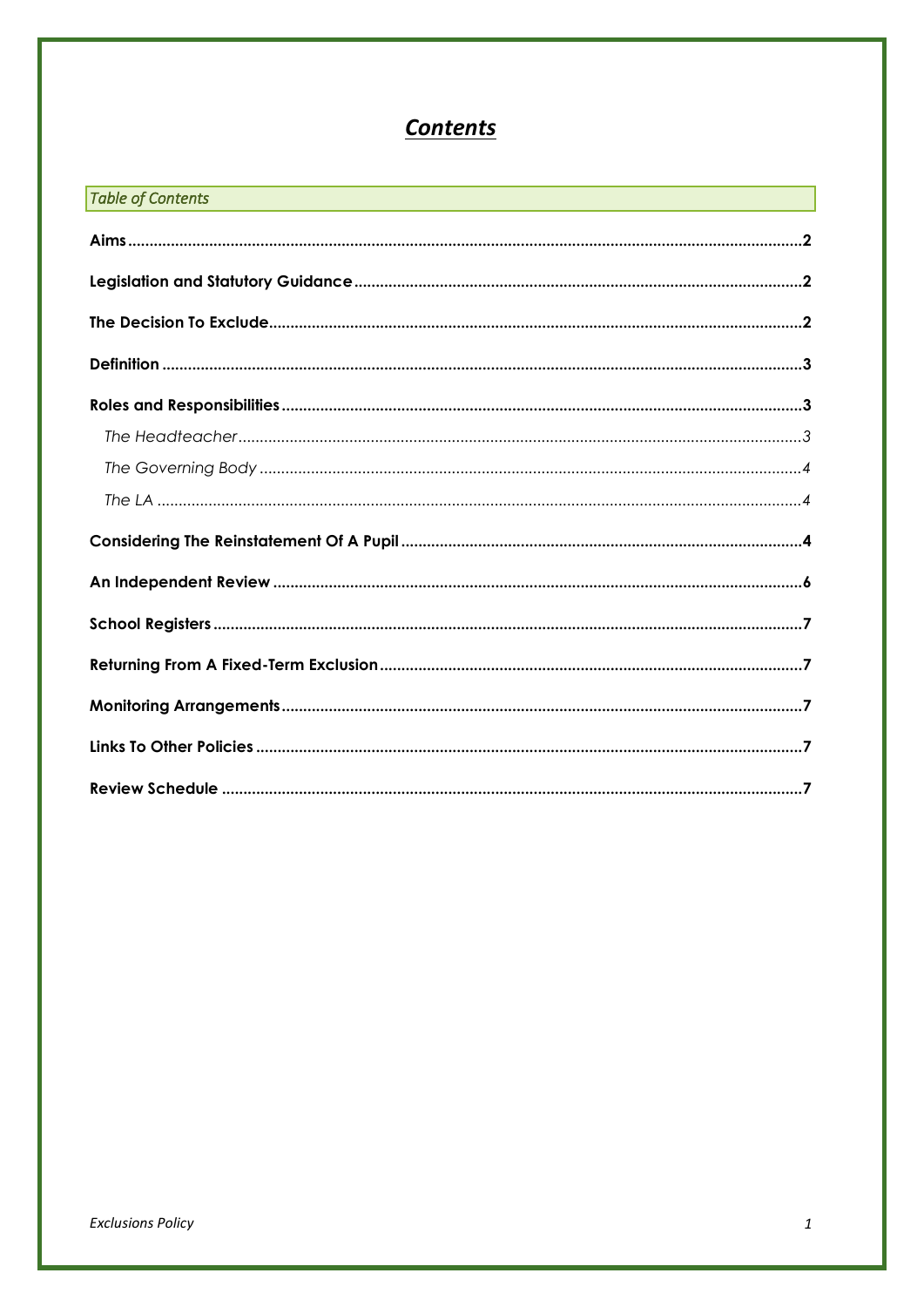# **Exclusions Policy**

# <span id="page-2-0"></span>**Aims**

Our school aims to ensure that:

- The exclusions process is applied fairly and consistently  $\overline{\mathbf{r}}$
- The exclusions process is understood by governors, staff, parents and pupils
- Pupils in school are safe and happy
- Pupils do not become NEET (not in education, employment or training)

# <span id="page-2-1"></span>**Legislation and Statutory Guidance**

This policy is based on statutory guidance from the Department for Education: [Exclusion from](https://www.gov.uk/government/publications/school-exclusion)  maintained [schools, academies and pupil referral units \(PRUs\) in England.](https://www.gov.uk/government/publications/school-exclusion)

It is based on the following legislation, which outline schools' powers to exclude pupils:

- Section 52 of the [Education Act 2002,](http://www.legislation.gov.uk/ukpga/2002/32/section/52) as amended by the [Education Act 2011](http://www.legislation.gov.uk/ukpga/2011/21/contents/enacted)  $\mathbf{v}$
- [The School Discipline \(Pupil Exclusions and Reviews\) \(England\) Regulations 2012](http://www.legislation.gov.uk/uksi/2012/1033/made)

In addition, the policy is based on:

- Part 7, chapter 2 of the [Education and Inspections Act 2006,](http://www.legislation.gov.uk/ukpga/2006/40/part/7/chapter/2) which looks at parental responsibility for excluded pupils
- Section 579 of the [Education Act 1996](http://www.legislation.gov.uk/ukpga/1996/56/section/579), which defines 'school day'
- *The [Education \(Provision of Full-Time Education for Excluded Pupils\) \(England\) Regulations](http://www.legislation.gov.uk/uksi/2007/1870/contents/made)  [2007,](http://www.legislation.gov.uk/uksi/2007/1870/contents/made) as amended by [The Education \(Provision of Full-Time Education for Excluded Pupils\)](http://www.legislation.gov.uk/uksi/2014/3216/contents/made)  [\(England\) \(Amendment\) Regulations 2014](http://www.legislation.gov.uk/uksi/2014/3216/contents/made)*

# <span id="page-2-2"></span>**The Decision To Exclude**

Only the headteacher, or acting headteacher, can exclude a pupil from school. A permanent exclusion will be taken as a last resort.

Our school is aware that off-rolling is unlawful. Ofsted defines off-rolling as:

'the "…the practice of removing a pupil from the school roll without a formal, permanent exclusion or by encouraging a parent to remove their child from the school roll, when the removal

is primarily in the interests of the school rather than in the best interests of the pupil."

We are committed to following all statutory exclusions procedures to ensure that every child receives an education in a safe and caring environment.

A decision to exclude a pupil will be taken only:

- $\mathbf{v}$ In response to serious or persistent breaches of the school's behaviour policy, **and**
- If allowing the pupil to remain in school would seriously harm the education or welfare of  $\overline{\phantom{0}}$ others.

Before deciding whether to exclude a pupil, either permanently or for a fixed period, the headteacher will:

Consider all the relevant facts and evidence, including whether the incident(s) leading  $\mathbf{S}$ to the exclusion were provoked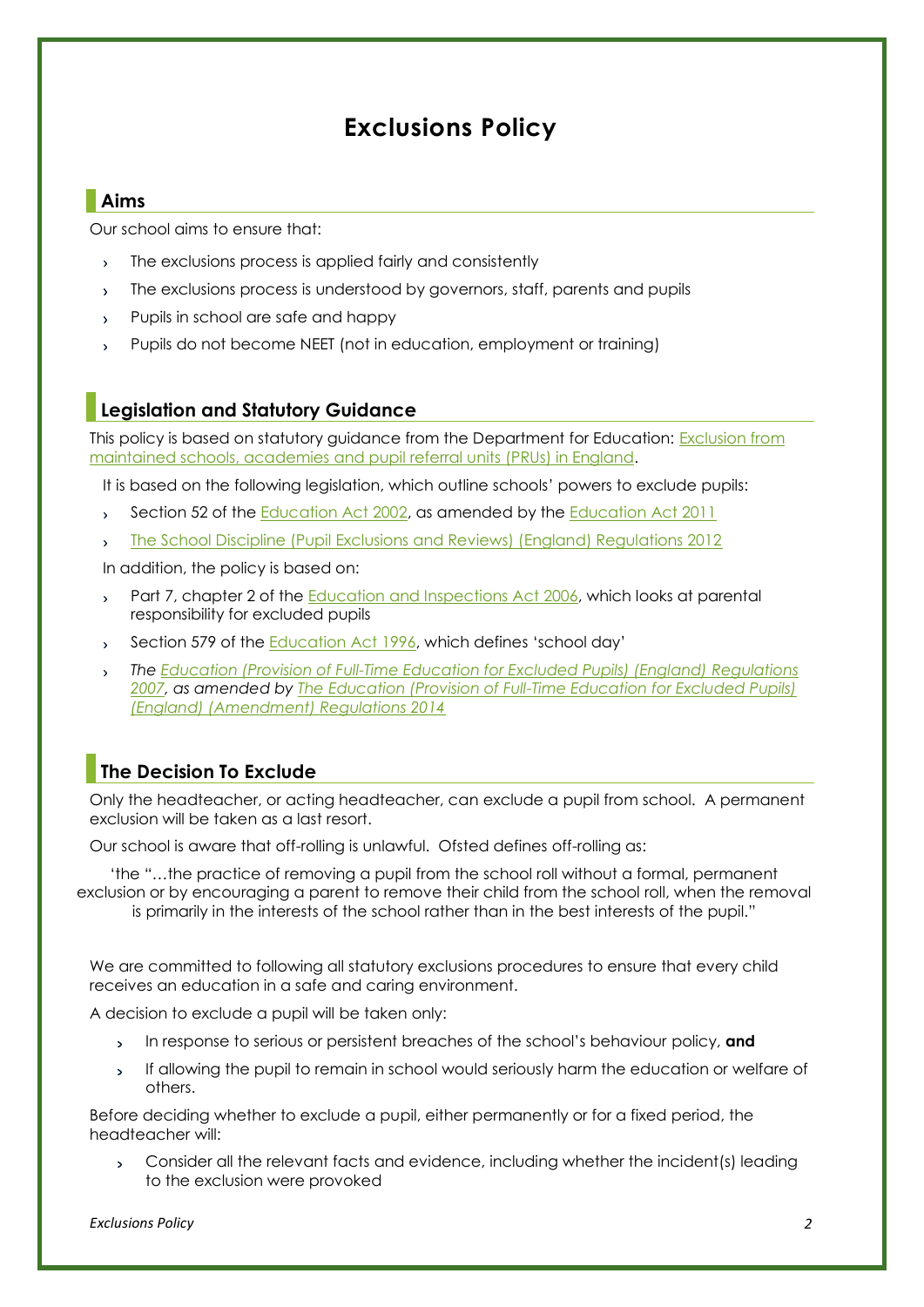- Allow the pupil to give their version of events  $\mathbf{y}$
- Consider if the pupil has special educational needs (SEN)

## <span id="page-3-0"></span>**Definition**

For the purposes of exclusions, school day is defined as any day on which there is a school session. Therefore, INSET or staff training days do not count as a school day.

## <span id="page-3-1"></span>**Roles and Responsibilities**

#### <span id="page-3-2"></span>The Headteacher

#### **Informing Parents**

The headteacher will immediately provide the following information, in writing, to the parents of an excluded pupil:

- > The reason(s) for the exclusion
- The length of a fixed-term exclusion or, for a permanent exclusion, the fact that it is permanent
- Information about parents' right to make representations about the exclusion to the Governing Body and how the pupil may be involved in this
- How any representations should be made
- Where there is a legal requirement for the Governing Body to meet to consider the reinstatement of a pupil, and that parents have a right to attend a meeting, be represented at a meeting (at their own expense) and to bring a friend.

The headteacher will also notify parents by the end of the afternoon session on the day their child is excluded that for the first 5 school days of an exclusion, or until the start date of any alternative provision where this is earlier, parents are legally required to ensure that their child is not present in a public place during school hours without good reason. Parents may be given a fixed penalty notice or prosecuted if they fail to do this.

If alternative provision is being arranged, the following information will be included when notifying parents of an exclusion:

- The start date for any provision of full-time education that has been arranged  $\mathbf{v}$
- The start and finish times of any such provision, including the times for morning and  $\mathbf{S}$ afternoon sessions, where relevant
- The address at which the provision will take place  $\mathbf{v}$
- Any information required by the pupil to identify the person they should report to on the  $\mathbf{v}$ first day

Where this information on alternative provision is not reasonably ascertainable by the end of the afternoon session, it may be provided in a subsequent notice, but it will be provided no later than 48 hours before the provision is due to start. The only exception to this is where alternative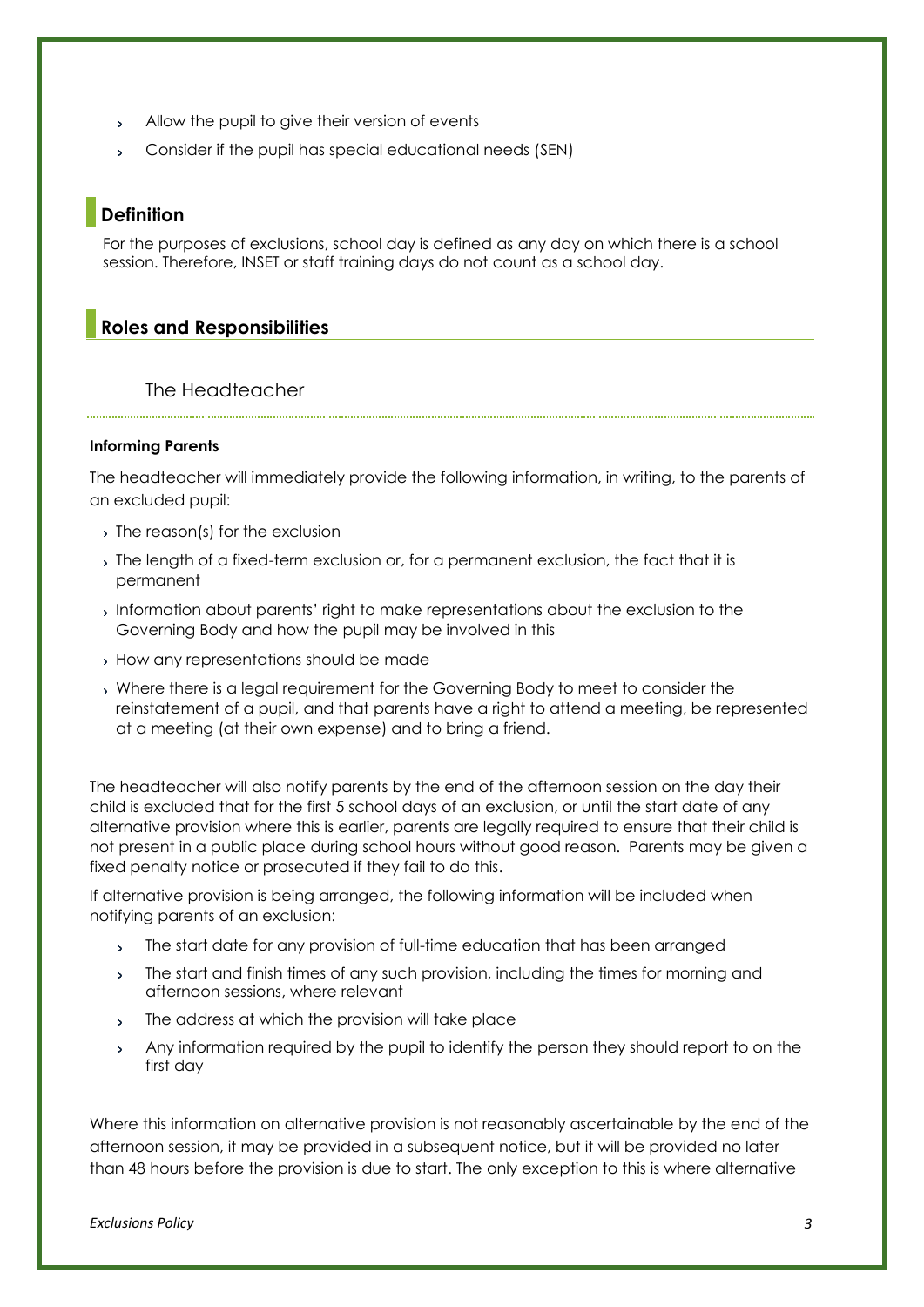provision is to be provided before the sixth day of an exclusion, in which case the information can be provided with less than 48 hours' notice with parents' consent.

#### **Informing the Governing Body and Local Authority**

The headteacher will immediately notify the governing board and the local authority (LA) of:

- A permanent exclusion, including when a fixed-period exclusion is followed by a decision to permanently exclude a pupil
- Exclusions which would result in the pupil being excluded for more than 5 school days (or more than 10 lunchtimes) in a term
- Exclusions which would result in the pupil missing a public examination

For a permanent exclusion, if the pupil lives outside the LA in which the school is located, the headteacher will also immediately inform the pupil's 'home authority' of the exclusion and the reason(s) for it without delay.

For all other exclusions, the headteacher will notify the governing board and LA once a term.

# <span id="page-4-0"></span>The Governing Body

Responsibilities regarding exclusion are delegated to the Exclusions Committee consisting of at least 3 governors.

<span id="page-4-1"></span>The (Exclusions Committee) has a duty to consider the reinstatement of an excluded pupil.

# The LA

For permanent exclusions, the LA is responsible for arranging suitable full-time education to begin no later than the sixth day of the exclusion.

# <span id="page-4-2"></span>**Considering The Reinstatement Of A Pupil**

The (Exclusions Committee will consider the reinstatement of an excluded pupil within 15 school days of receiving the notice of the exclusion if;

- The exclusion is permanent  $\mathbf{y}$
- If it is a fixed-term exclusion which would bring the pupil's total number of school days of  $\mathbf{S}$ exclusion to more than 15 in a term
- It would result in a pupil missing a public examination or national curriculum test  $\mathbf{y}^{\top}$

If requested to do so by parents, the (Exclusions Committee will consider the reinstatement of an excluded pupil within 50 school days of receiving notice of the exclusion if the pupil would be excluded from school for more than 5 school days, but less than 15, in a single term.

Where an exclusion would result in a pupil missing a public examination, [the governing board/Exclusions Committee of the governing board] will consider the reinstatement of the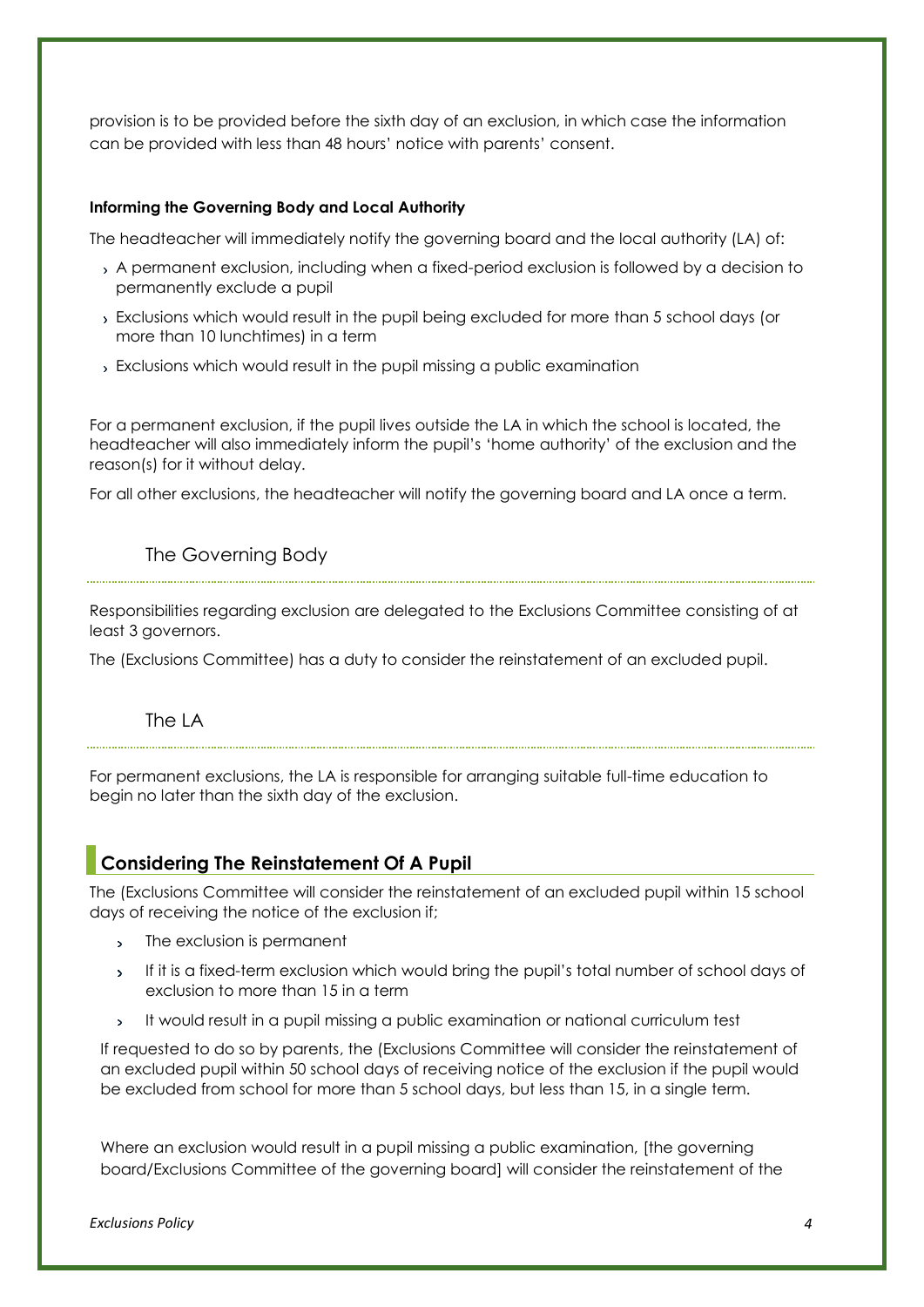pupil before the date of the examination. If this is not practicable, the chair of the governing board (or the vice-chair where the chair is unable to make this consideration) will consider the exclusion independently and decide whether or not to reinstate the pupil.

[The governing board/Exclusions Committee of the governing board] can either:

- Decline to reinstate the pupil, or
- Direct the reinstatement of the pupil immediately, or on a particular date

In reaching a decision, [the governing board/Exclusions Committee of the governing board] will consider whether the exclusion was lawful, reasonable and procedurally fair and whether the headteacher followed their legal duties. They will decide whether or not a fact is true 'on the balance of probabilities', which differs from the criminal standard of 'beyond reasonable doubt', as well as any evidence that was presented in relation to the decision to exclude.

Minutes will be taken of the meeting, and a record of evidence considered kept. The outcome will also be recorded on the pupil's educational record.

[The governing board/Exclusions Committee of the governing board] will notify, in writing, the headteacher, parents and the LA of its decision, along with reasons for its decision, without delay.

Where an exclusion is permanent, [the governing board's/Exclusions Committee of the governing board's] decision will also include the following:

- The fact that it is permanent
- > Notice of parents' right to ask for the decision to be reviewed by an independent review panel, and:
	- The date by which an application for an independent review must be made
	- The name and address to whom an application for a review should be submitted
	- That any application should set out the grounds on which it is being made and that, where appropriate, reference to how the pupil's SEN are considered to be relevant to the exclusion
	- That, regardless of whether the excluded pupil has recognised SEN, parents have a right to require the [LA/academy trust] to appoint an SEN expert to attend the review
	- Details of the role of the SEN expert and that there would be no cost to parents for this appointment
	- That parents must make clear if they wish for an SEN expert to be appointed in any application for a review
	- That parents may, at their own expense, appoint someone to make written and/or oral representations to the panel, and parents may also bring a friend to the review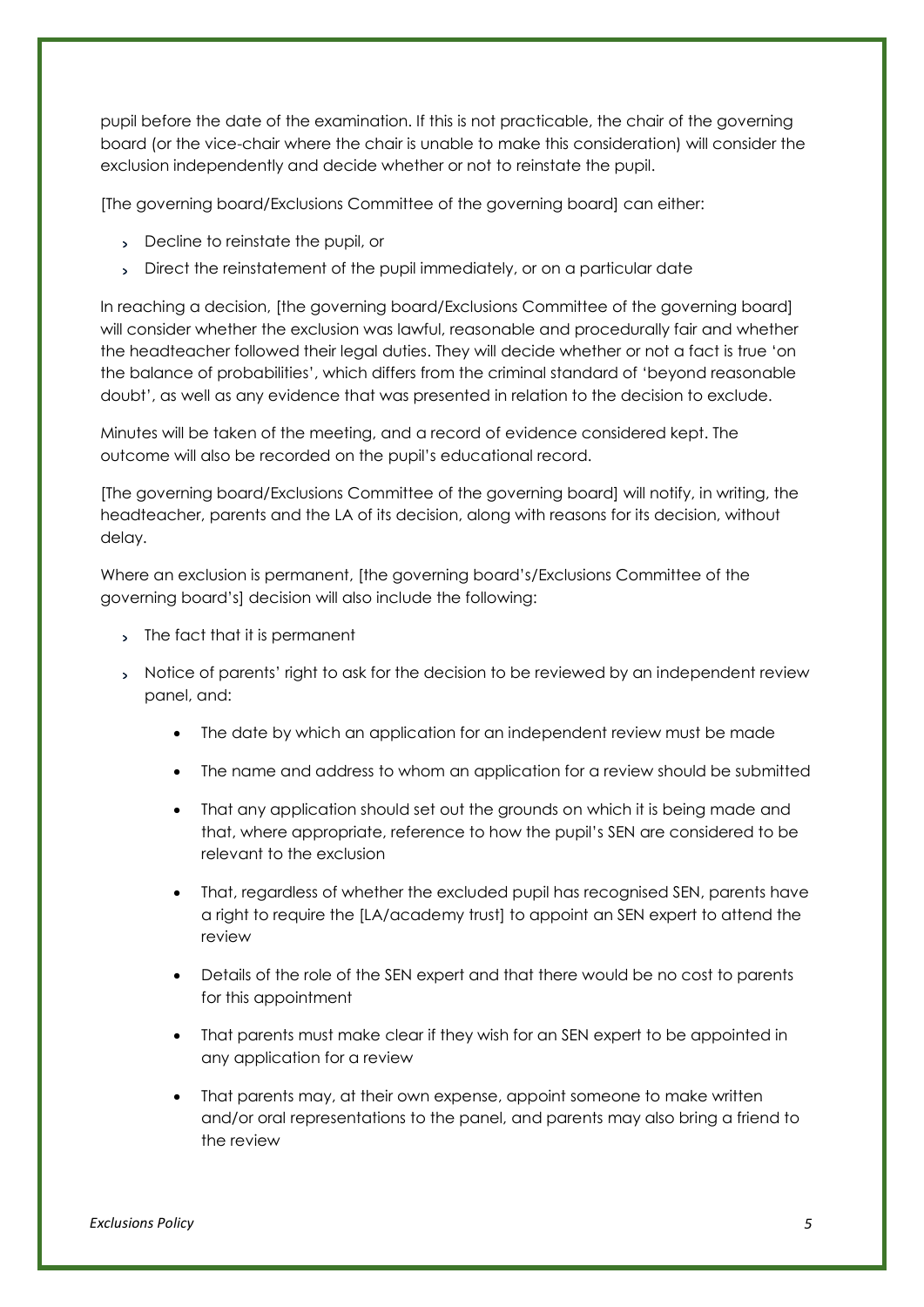That if parents believe that the exclusion has occurred as a result of discrimination, they may make a claim under the Equality Act 2010 to the first-tier tribunal (special educational needs and disability), in the case of disability discrimination, or the county court, in the case of other forms of discrimination. A claim of discrimination made under these routes should be lodged within 6 months of the date on which the discrimination is alleged to have taken place

# <span id="page-6-0"></span>**An Independent Review**

*If parents apply for an independent review, the LA will arrange for an independent panel to*  review the decision of the governing board not to reinstate a permanently excluded pupil.

*Applications for an independent review must be made within 15 school days of notice being given to the parents by Exclusions Committee of the governing board of its decision to not reinstate a pupil.*

*A panel of 3 or 5 members will be constituted with representatives from each of the categories below. Where a 5-member panel is constituted, 2 members will come from the school governors category and 2 members will come from the headteacher category.* 

- A lay member to chair the panel who has not worked in any school in a paid capacity, disregarding any experience as a school governor or volunteer
- School governors who have served as a governor for at least 12 consecutive months in the last 5 years, provided they have not been teachers or headteachers during this time
- Headteachers or individuals who have been a headteacher within the last 5 years

*A person may not serve as a member of a review panel if they:*

- Are a member of the LA or governing board of the excluding school
- Are the headteacher of the excluding school, or have held this position in the last 5 years
- Are an employee of the LA or the governing board, of the excluding school (unless they are employed as a headteacher at another school)
- > Have, or at any time have had, any connection with the LA, school, governing board, parents or pupil, or the incident leading to the exclusion, which might reasonably be taken to raise doubts about their impartiality
- > Have not had the required training within the last 2 years (see appendix 1 for what training must cover)

*A clerk will be appointed to the panel.* 

*The independent panel will decide one of the following:*

- > Uphold the governing board's decision
- Recommend that the governing board reconsiders reinstatement
- Quash the governing board's decision and direct that they reconsider reinstatement (only when the decision is judged to be flawed)

The panel's decision can be decided by a majority vote. In the case of a tied decision, the chair has the casting vote.